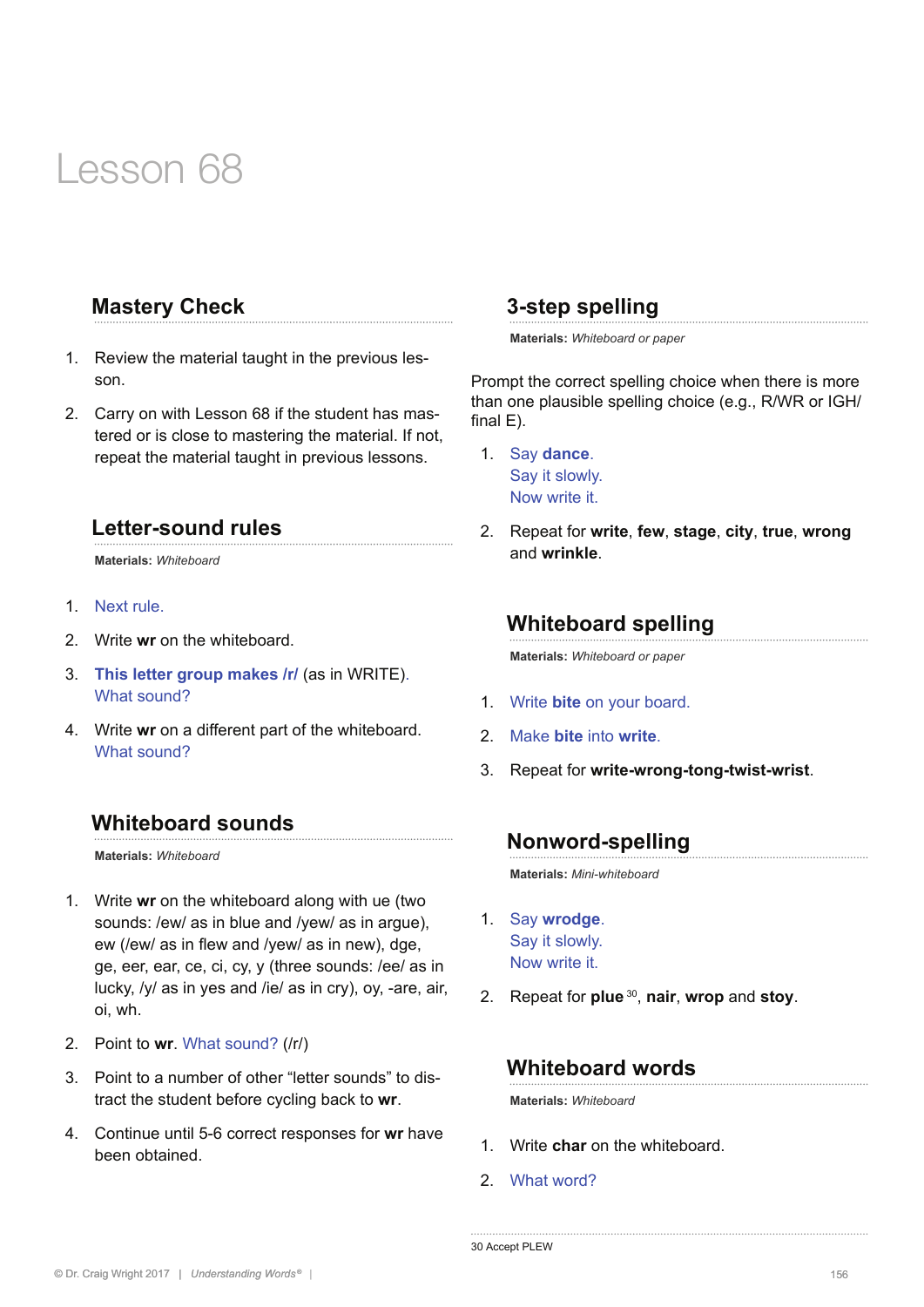- 3. Change **char** into **charge**. What word?
- 4. Repeat for **charge-chance-cage-budge-pageage-hedge-huge-how-flow-fuel-cruel-truefew-face-fist-wrist-wrap-trap-trace-true-treatwreath-wise-wrote-wrinkle-write-wrong-longleave-lair-pair-page-cage-urge-cage-crumbsthumbs-thorn-worn-west-wrest-wringwristband**.

## **Word-list reading**

**Materials:** *Wordlist in Student Booklet*

1. You are going to read some more words. If you know a word, just say it. If you don't know it, sound it out.

## **Nonword-reading**

**Materials:** *Non-wordlist in Student Booklet*

- 1. These are made up words. Look carefully and sound them out.
- 2. First word. Look at your book.

## **Irregular-word reading**

**Materials:** *Whiteboard, Irregular-words: won, favourite*

- 1. **Some words can't be sounded out**. Say the rule.
- 2. Write the words one at a time on the whiteboard.
- 3. To introduce each word: This word is **won**. What word?
- 4. Write a selection of previously mastered irregular-words on the whiteboard alongside the words being taught in this lesson.
- 5. Point to the words *in random order* while indicating for the student to name the word. Continue until the student has correctly named the new words 5-6 times.

## **Sentence reading**

**Materials:** *Sentences in Student Booklet* 

- 1. You are going to read some sentences. The words that can't be sounded out are written in red.
- 2. First sentence. Remember: if you know the word, just say it. If you don't know it, look carefully and sound it out.

## **Comprehension**

**Materials:** *Comprehension passages in Student Booklet*

- 1. Direct the student to read the first item. Then direct them to read each question *aloud* and answer it.
- 2. Repeat for remaining items if necessary.

## **Story-reading**

**Materials:** *Story in Student Booklet* 

1. You are going to read a story now. Remember, if you know a word, just say it. If you don't know a word, look carefully, and sound it out.

#### **■ END OF LESSON 68**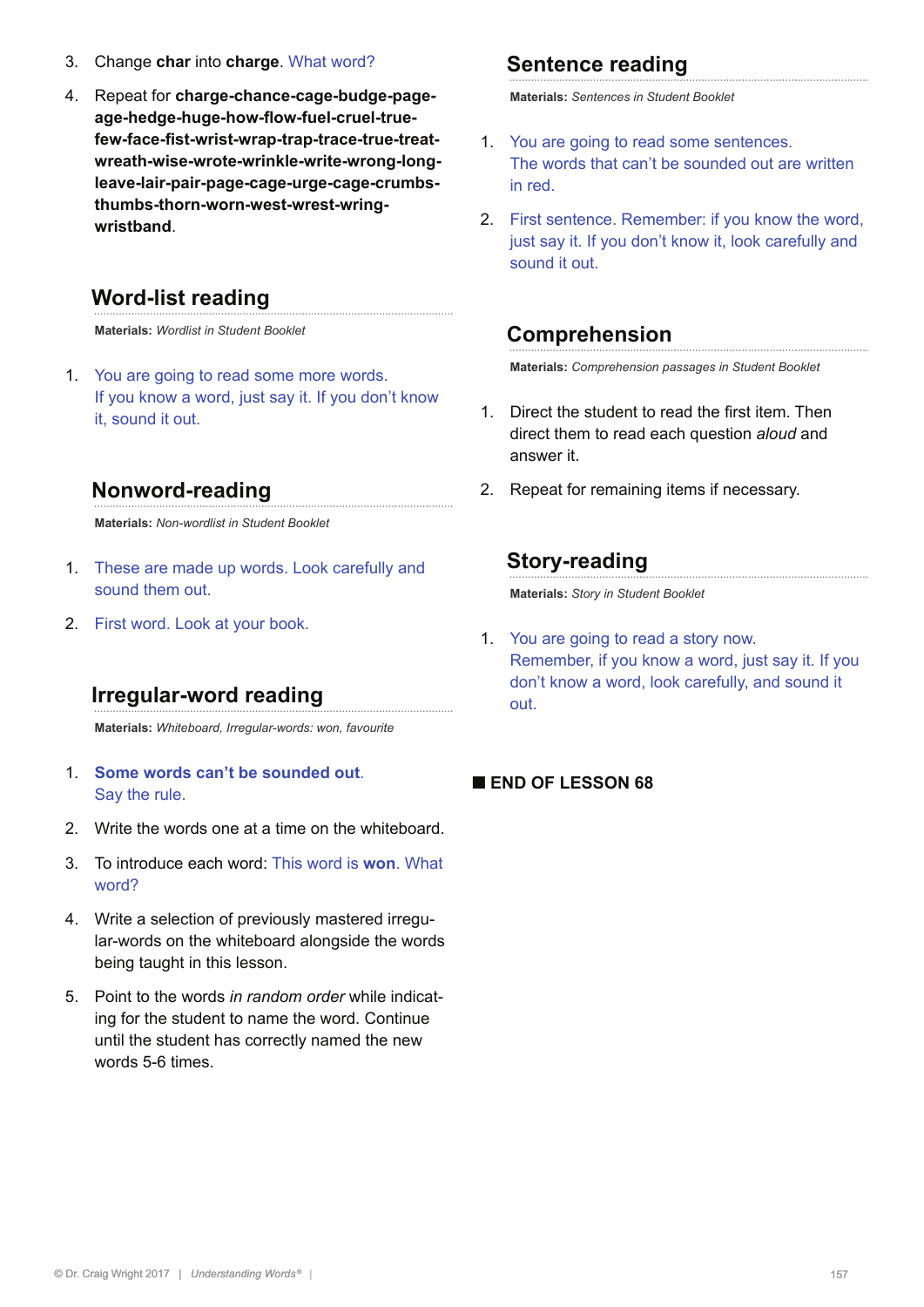## **Mastery Check**

- 1. Review the material taught in the previous lesson.
- 2. Carry on with Lesson 69 if the student has mastered or is close to mastering the material. If not, repeat the material taught in previous lessons.

#### **Letter-sound rules**

**Materials:** *Whiteboard* 

- 1. Next rule.
- 2. **Some sounds are made by more than one letter or letter group**. Say that rule.
- 3. Write **or** on the whiteboard. What sound? (/or/ as in FOR)
- 4. Write **aw** on a different part of the whiteboard. **This letter group also makes /or/**. What sound?

#### **Whiteboard sounds**

**Materials:** *Whiteboard* 

- 1. Write **aw** on the whiteboard along with wr, ue (two sounds: /ew/ as in blue and /yew/ as in argue) ew (/ew/ as in flew and /yew/ as in new), dge, ge, eer, ear, ce, ci, cy, y (three sounds: /ee/ as in lucky, /y/ as in yes and /ie/ as in cry).
- 2. Point to **aw**. What sound? (/or/)
- 3. Point to a number of other "letter sounds" to distract the student before cycling back to **aw**.
- 4. Continue until 5-6 correct responses for **aw** have been obtained.

#### **3-step spelling**

**Materials:** *Whiteboard or paper*

Prompt the correct spelling choice when there is more than one plausible spelling choice (e.g., OR/AW).

- 1. Say **saw**. Say it slowly. Now write it.
- 2. Repeat for **wrong**, **few**, **stage**, **city**, **straw**, **true**  and **draw**.

## **Whiteboard spelling**

**Materials:** *Whiteboard or paper*

- 1. Write **far** on your board.
- 2. Make **far** into **few**.
- 3. Repeat for **few-drew-draw-saw-song-wronglong-law-limb**.

## **Nonword-spelling**

**Materials:** *Mini-whiteboard*

- 1. Say **plaw**. Say it slowly. Now write it.
- 2. Repeat for **plue**, **nadge**, **wrop** and **vaw**.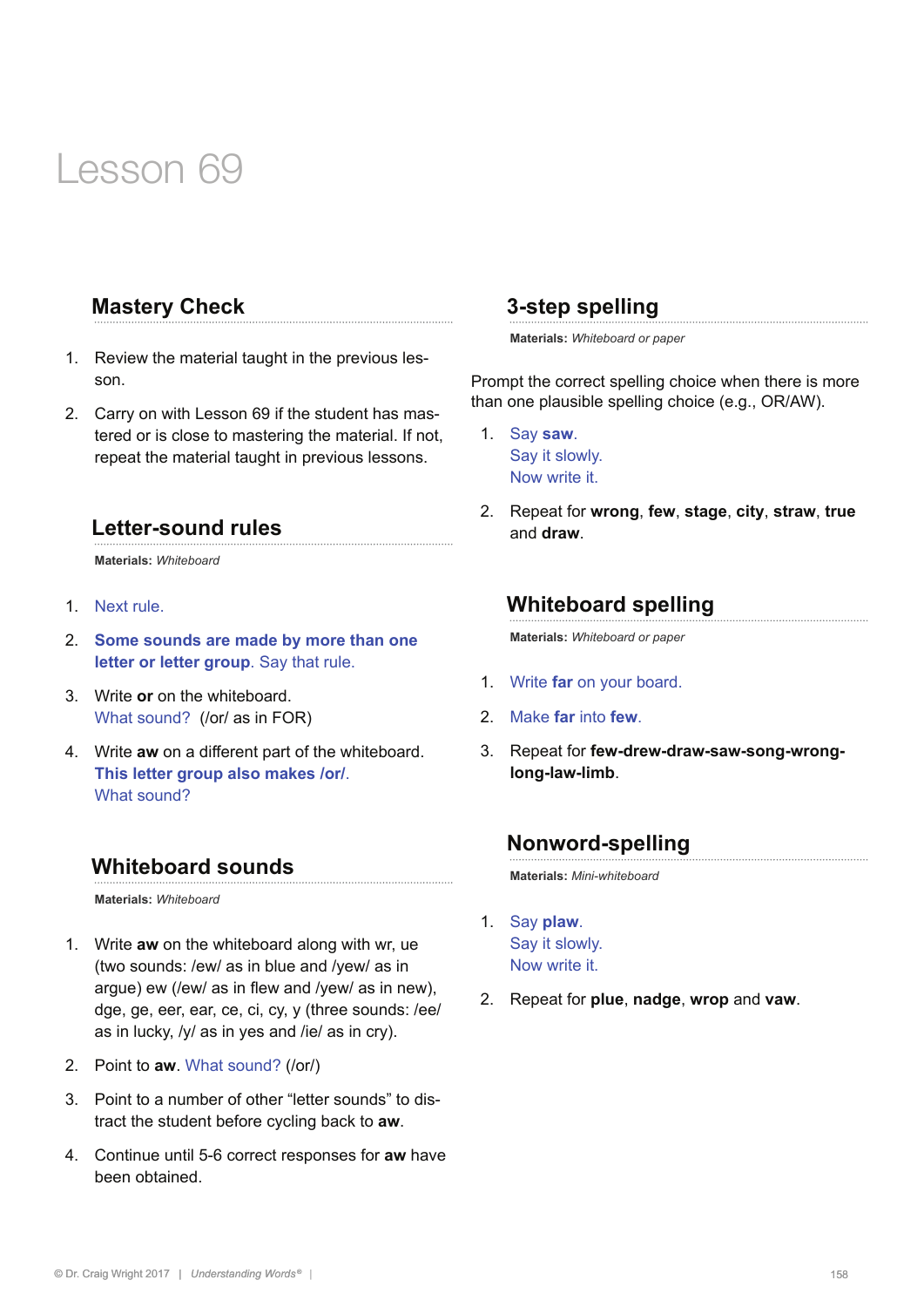## **Whiteboard words**

**Materials:** *Whiteboard*

- 1. Write **year** on the whiteboard.
- 2. What word?
- 3. Change **year** into **yawn**. What word?
- 4. Repeat for **yawn-sawn-sue-clue-claw-drawdrew-threw-thaw-saw-straw-chance-cagecow-flow-flaw-flew-new-grew-crew-craw-crueltrue-few-face-fist-wrist-wrap-trap-trace-truetreat-wreath-wise-wrote-write-raw-rear-cheer**.

#### **Word-list reading**

**Materials:** *Wordlist in Student Booklet*

1. You are going to read some more words. If you know a word, just say it. If you don't know it, sound it out.

#### **Nonword-reading**

**Materials:** *Non-wordlist in Student Booklet*

- 1. These are made up words. Look carefully and sound them out.
- 2. First word. Look at your book.

#### **Irregular-word reading**

**Materials:** *Whiteboard, Irregular-words: beautiful*

- 1. **Some words can't be sounded out**. Say the rule.
- 2. Write **beautiful** on the whiteboard.
- 3. This word is **beautiful**. What word?
- 4. Write a selection of previously mastered irregular-words on the whiteboard alongside the words being taught in this lesson.
- 5. Point to the words *in random order* while indicating for the student to name the word. Continue until the student has correctly named the new word 5-6 times.

#### **Sentence reading**

**Materials:** *Sentences in Student Booklet* 

- 1. You are going to read some sentences. The words that can't be sounded out are written in red.
- 2. First sentence. Remember: if you know the word, just say it. If you don't know it, look carefully and sound it out.

#### **Comprehension**

**Materials:** *Comprehension passages in Student Booklet*

- 1. Direct the student to read the first item. Then direct them to read each question a*loud* and answer it.
- 2. Repeat for remaining items if necessary.

### **Story-reading**

**Materials:** *Story in Student Booklet* 

1. You are going to read a story now. Remember, if you know a word, just say it. If you don't know a word, look carefully, and sound it out.

#### **■ END OF LESSON 69**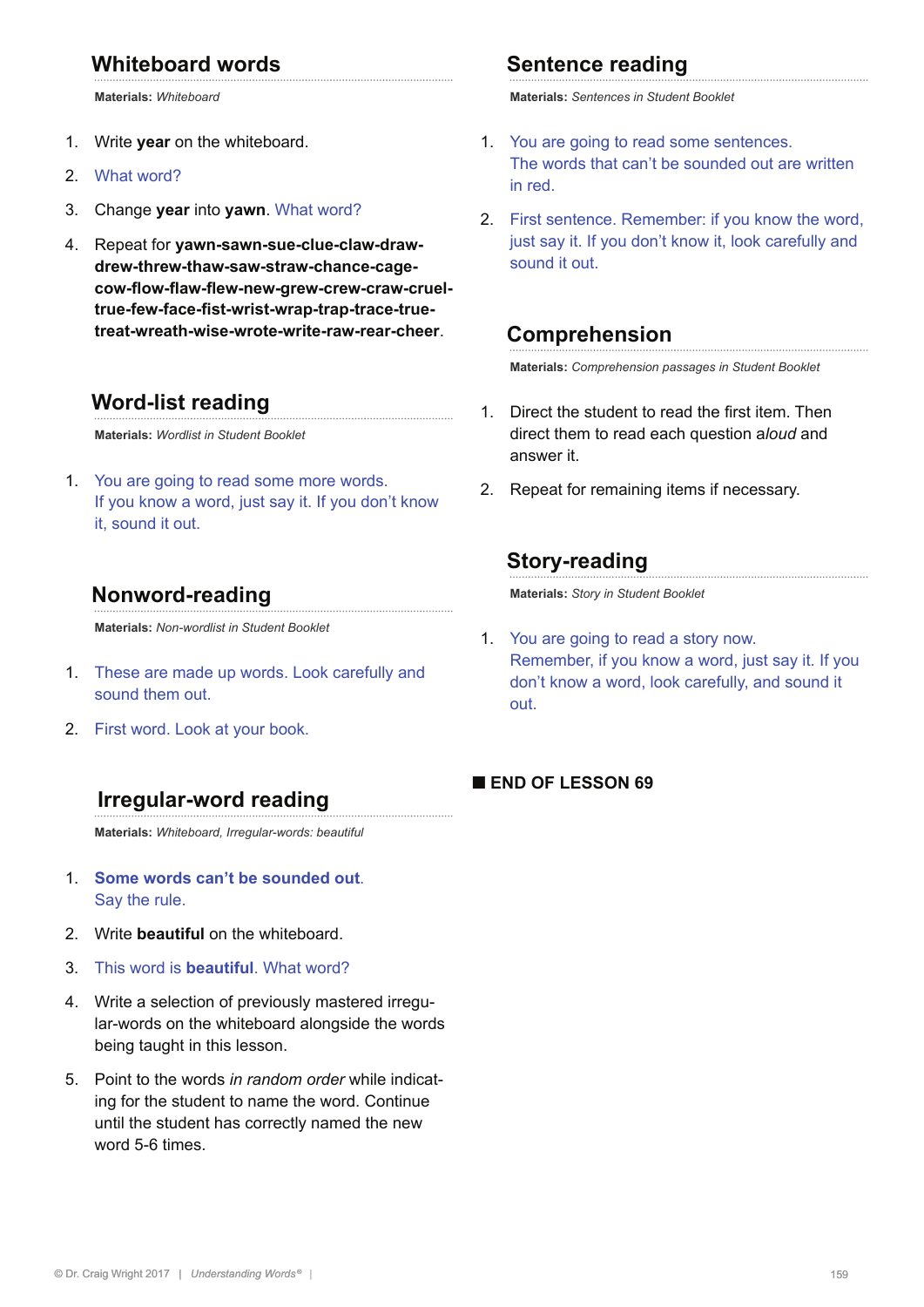| wrap tennis seemed limbs joined threw   |  |                                        |
|-----------------------------------------|--|----------------------------------------|
| wrote blue rubbish write thumb gentle   |  |                                        |
| wreck written true stare wrinkle chairs |  |                                        |
| wrist wrong bridge wrinkle rage wreck   |  |                                        |
| joined wren writing joy  dear           |  | darling                                |
|                                         |  | wrung wreak boxes third flew wrecking  |
|                                         |  | term wretch snooze white towel wrecker |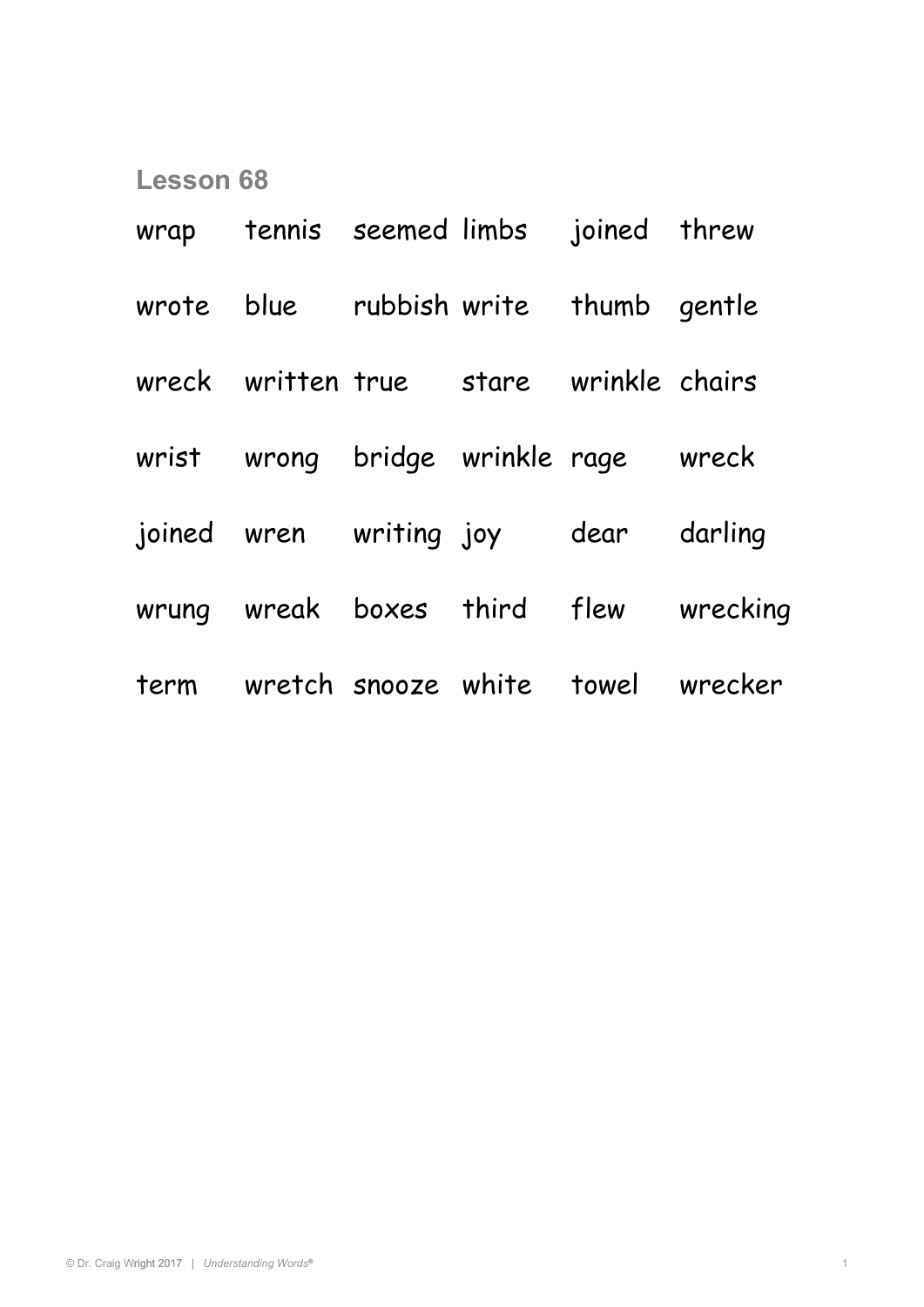**Nonword List for Lesson 68**

| slairs skurse wrog spow spue |  |                                        | parve                             |
|------------------------------|--|----------------------------------------|-----------------------------------|
|                              |  |                                        | lew wrew lear wroon wrost smicker |
|                              |  | doiler gloy wroist wrert wrex ciff     |                                   |
|                              |  | donce wroggle quirm ceag wrunkle wrigh |                                   |

**Sentences for Lesson 68** 

- 1. "You should watch your mother play for her new footy team this weekend," said Jack's dad.
- 2. Mark's favourite team won the match.
- 3. Jenny was excited because her favourite teacher wr ote a new book.
- 4. The blue bird was watching the mouse as it flew around in quick circles.
- 5. Watching TV was Jack's favourite thing to do.
- 6. Jack said it was true. His favourite shirt had wrinkles all over it.
- 7. "The wrong team won the game," said Blair. "My favourite team should have won."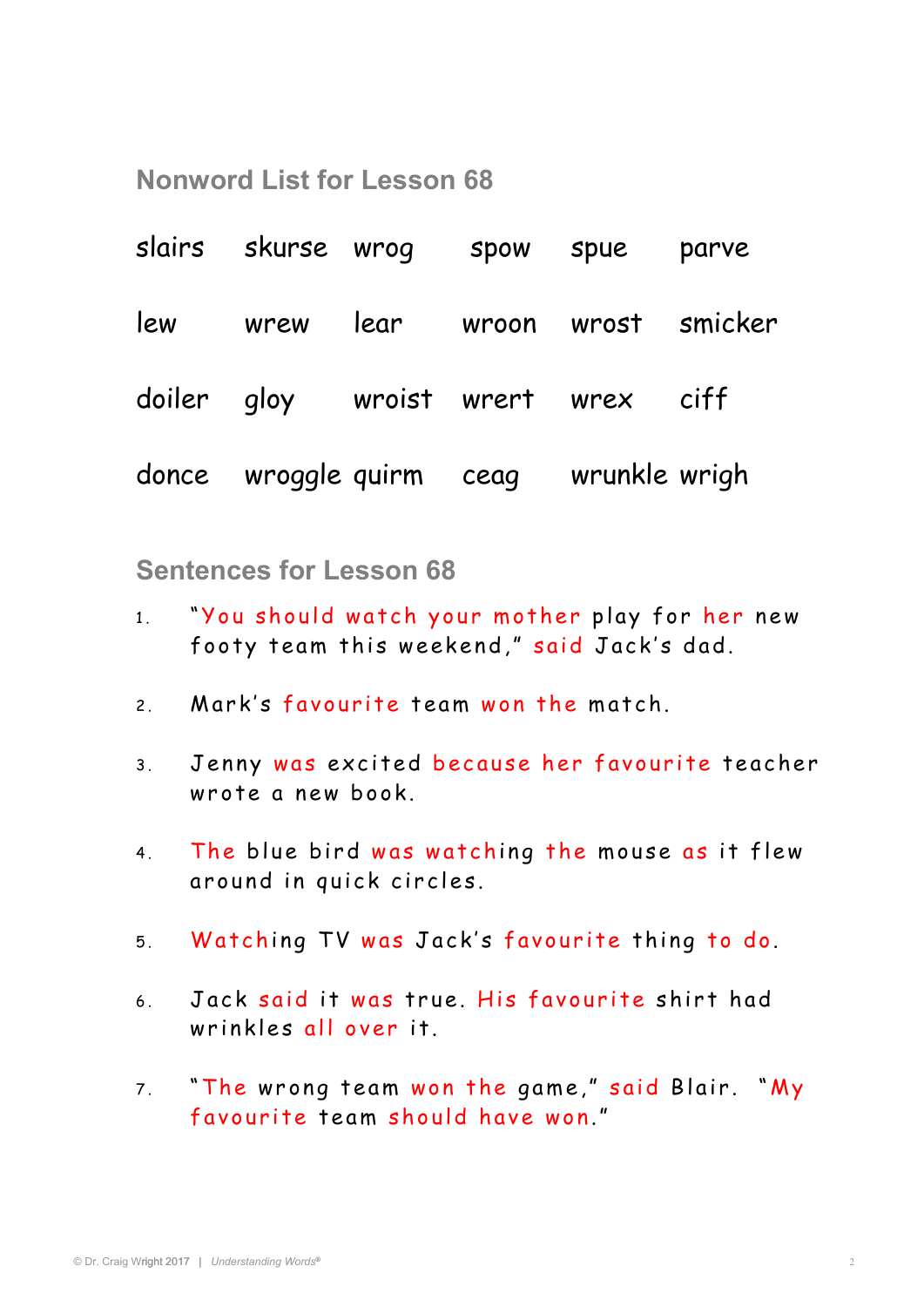## **Comprehension for Lesson 68**

floats full of people. Mike knew he was in the The drums started making noise. Then came the wrong place. He couldn't hear himself think because of all the noise.

- 1. What happened before the floats came?
- 2. Was there more than one float?
- 3. What was on the floats?
- 4. Why couldn't Mike hear himself think?

before he would give it to him. Jeff needed to hear why Blair wanted the spoon

- 1 What did Jeff need?
- 2 What did Blair want?
- 3. What had to happen before Jeff would give Blair the spoon?

burning a big part of the township. The firemen couldn't contain the fire. It ended up

1. Who couldn't contain the fire?

```
2. What couldn't the firemen do?
```

```
3 What did the fire do?
```
- 4 What did the fire burn?
- 5. How much of the township was burnt?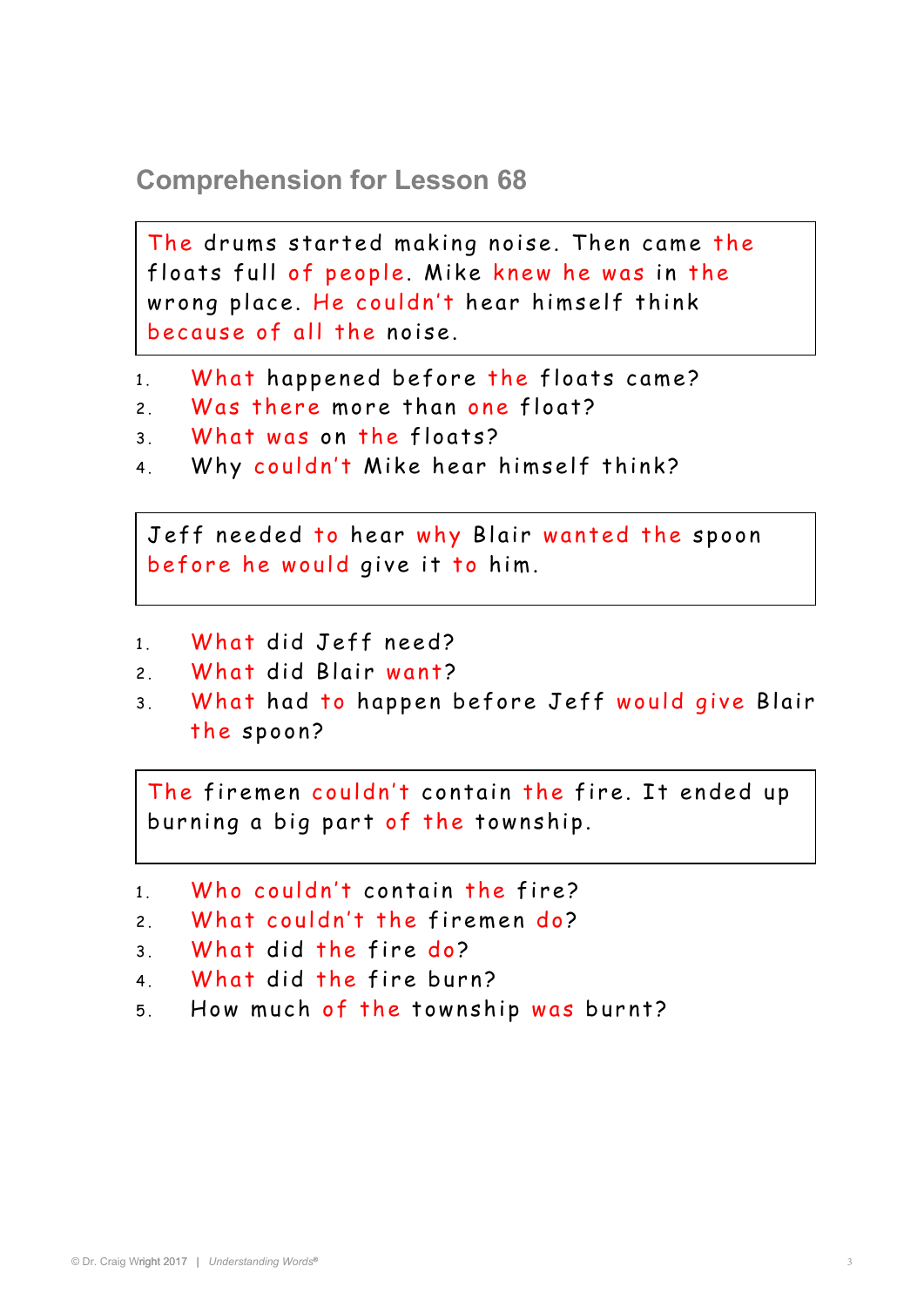much because he wasn't fit. He needed to get out Bob's favourite thing to do was sleep. He slept too more.

- 1. Who slept?
- 2. What did Bob do?
- 3. Why did he sleep too much?
- 4. What happened because Bob was not fit?
- 5 . What did Bob need to do ?
- 6. What might happen if Bob got out more?

## **Story for Lesson 68**

The cute little dog was playing under the shade of the tree. It was quite happy playing alone, but it went mad when it saw Pete.

Pete had his favourite kite with him. He had won it at the fair for writing the best story.

The kite had a really long tail. It was so long that Pete had to wrap it around his wrist when he carried it to the park.

The dog was called Oscar. Oscar really wanted to bite the tail.

"Oscar, sit!" yelled Pete. "Sit!"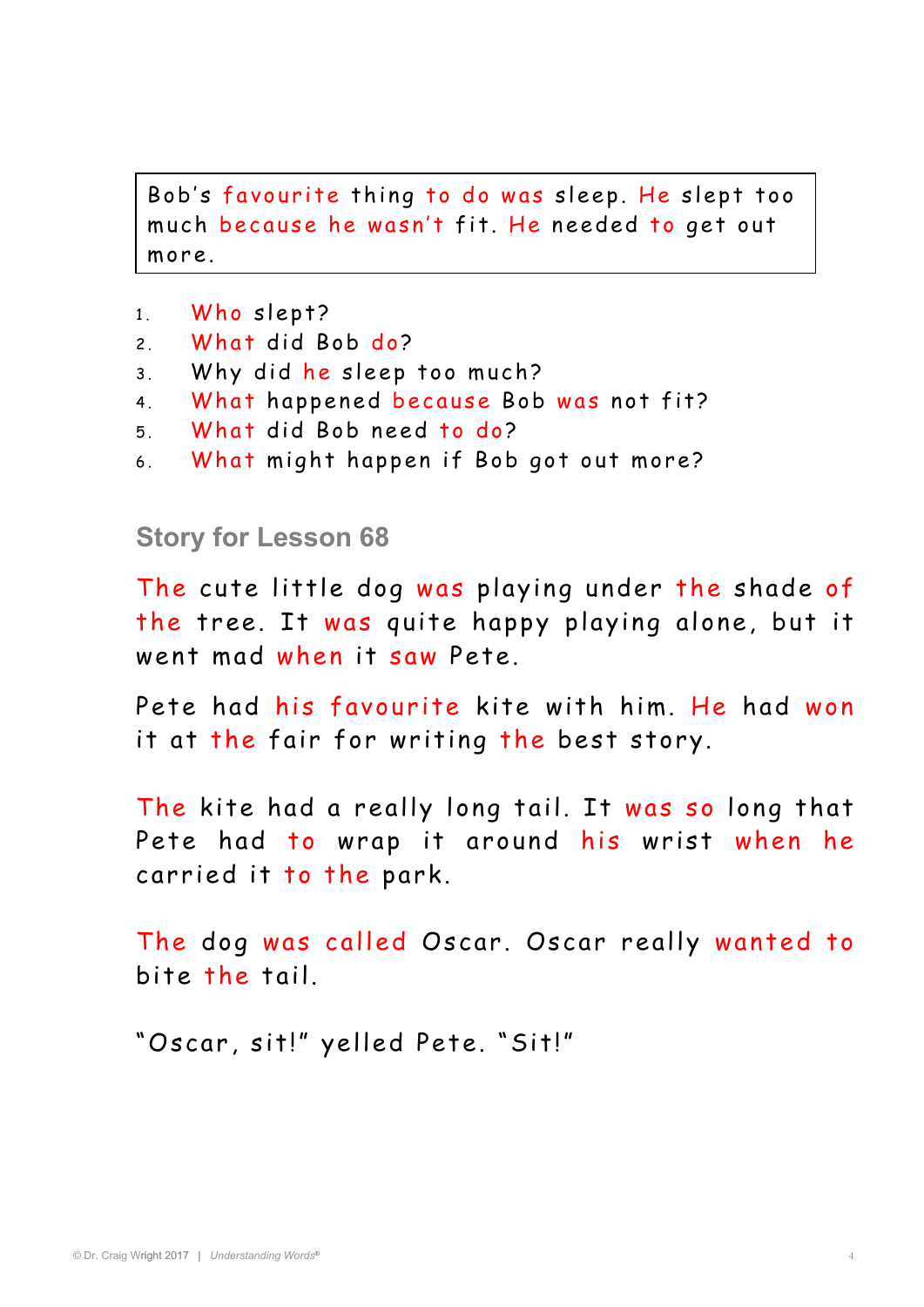Finally, Oscar sat. "Now Oscar," said Pete. "You are very cute. But if you try to bite my kite I'll be very mad. You can play with me but make sure you leave my kite alone."

Of course, Oscar had no idea what Pete said. But he did forget about the kite for a bit while he went off to scratch his bum on the tree.

"What a good dog," said Pete. "And smart too. I didn't know I could speak Dog. Maybe I should go on TV."

But just then, out of the corner of his eye, Pete saw Oscar ripping into his kite with his big white teeth. Poor Pete. The kite was in bits and the tail was hanging out of Oscar's smelly mouth.

"Oh well," said Pete. "Maybe I was wrong. I can't talk Dog. What a shame. I would have liked being on TV."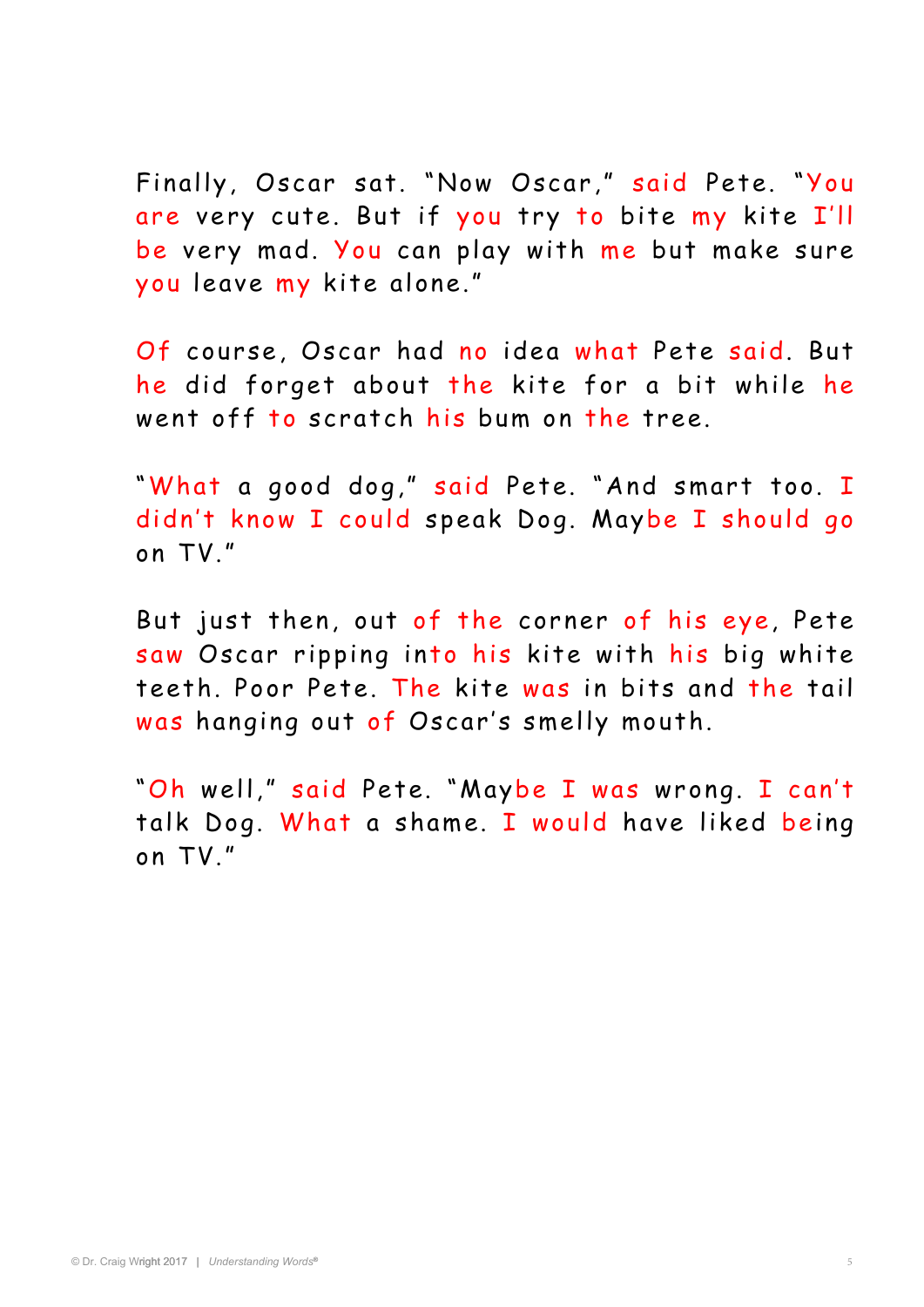| straw                             | due stage bridge steer saw          |  |  |  |                                         |  |  |
|-----------------------------------|-------------------------------------|--|--|--|-----------------------------------------|--|--|
|                                   | draw new airport dear drying few    |  |  |  |                                         |  |  |
|                                   |                                     |  |  |  | jaw pointed hawk wrong muzzle churches  |  |  |
|                                   | write thaw wrist quest merge inform |  |  |  |                                         |  |  |
| law                               | serve attach except threw clue      |  |  |  |                                         |  |  |
|                                   | wrap argue boy girl cashew circle   |  |  |  |                                         |  |  |
| <b>Nonword List for Lesson 69</b> |                                     |  |  |  |                                         |  |  |
|                                   | spaw wrog lew wrew skurse slue      |  |  |  |                                         |  |  |
|                                   | stodge spow spue parve taw onpaw    |  |  |  |                                         |  |  |
|                                   | slear slair wroon traw ciff wrigh   |  |  |  |                                         |  |  |
|                                   | ceag lawk donce wrex froy poncer    |  |  |  |                                         |  |  |
|                                   |                                     |  |  |  | wroich flawk lufty mannel whep stoondle |  |  |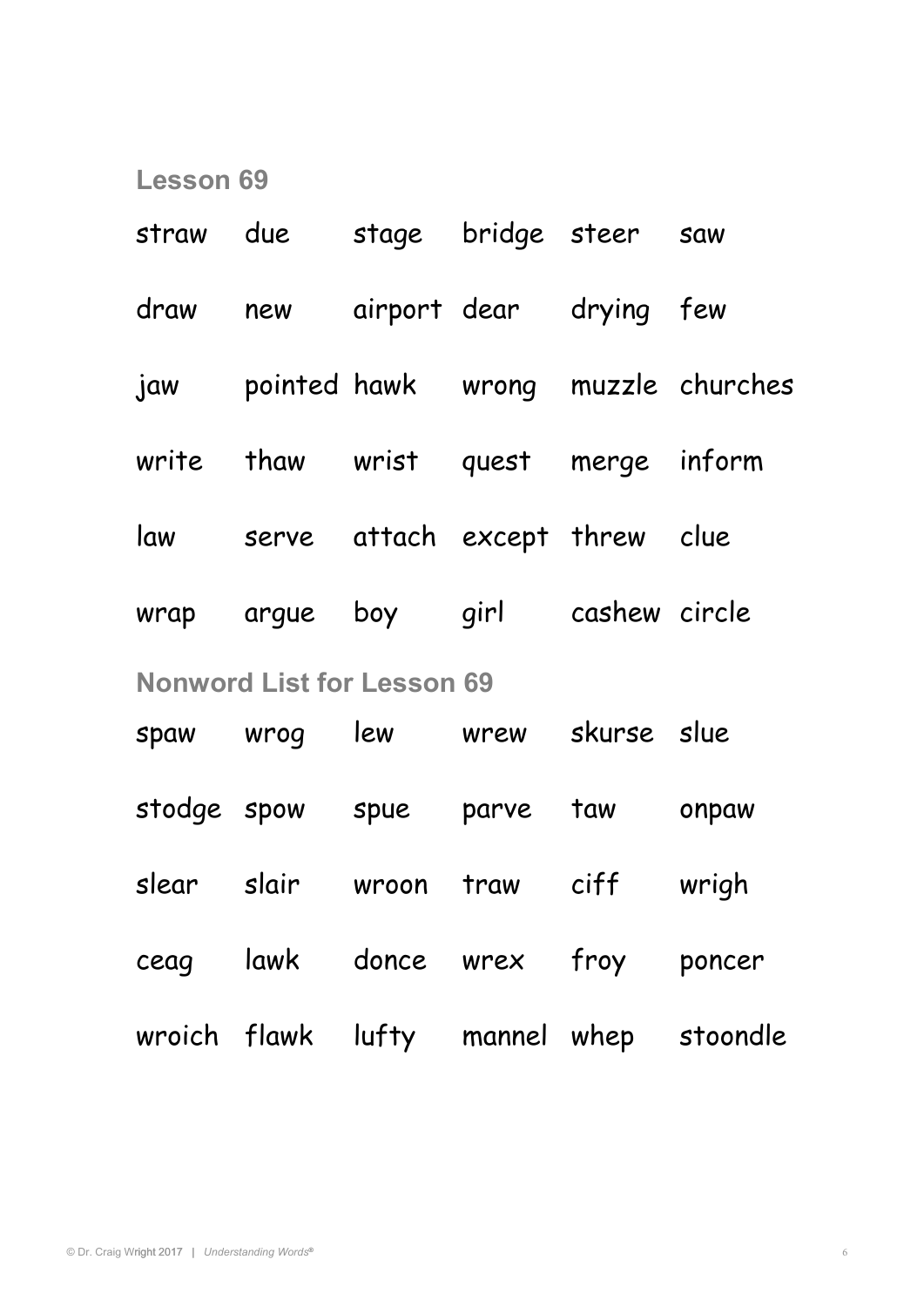**Sentences for Lesson 69** 

- 1 . "I saw you watching your cousin play soccer for his new school," said Jack's friend.
- 2. Mark likes to draw on his cousin's favourite pencil case.
- 3 . Mark's favourite team won a great match.
- 4. Jenny was excited because her favourite teacher drew a beautiful picture.
- 5 . Jimmy wasn't having a great time. He felt dumb.
- 6 . Blair thought his cousin was the greatest and most beautiful movie star ever.
- 7. Jack thought he might be able to watch the beautiful blue bird fly in lazy circles through the air all day.
- 8 . "Oh great ," said Blair . "The ice looks like it will thaw before we can get back across the river. We might have to look for another way a round."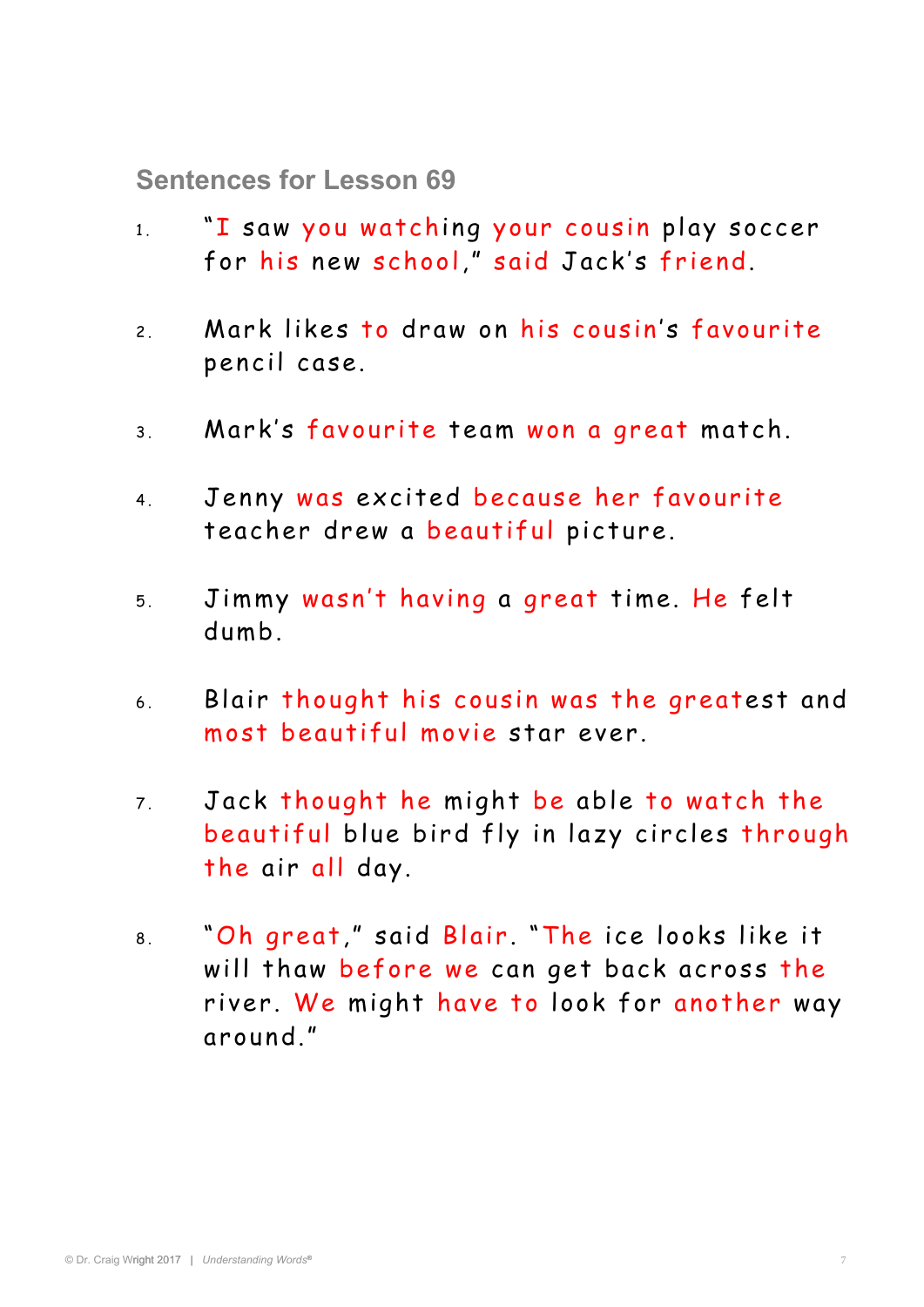**Comprehension for Lesson 69** 

The kids thought it was great. They grabbed their coats and hats and kept splashing in the puddles. Their teachers thought the rain had spoiled a beautiful day.

- 1. What has happened?
- 2. Why did the kids think it was great?
- 3 . Why were the teachers upset?

Mark hit his cousin in the jaw with his straw. Rebecca ran and told his mother.

- 1. What did Mark do?
- 2 Whose straw was it?
- 3 . Who was Rebecca?
- 4 What did Rebecca do?

attempt to get it finished before football Mark will do his maths when he gets home. He will training.

- 1 What will Mark do?
- 2 When will Mark do his maths?
- 3. By when will he try to get his maths finished?